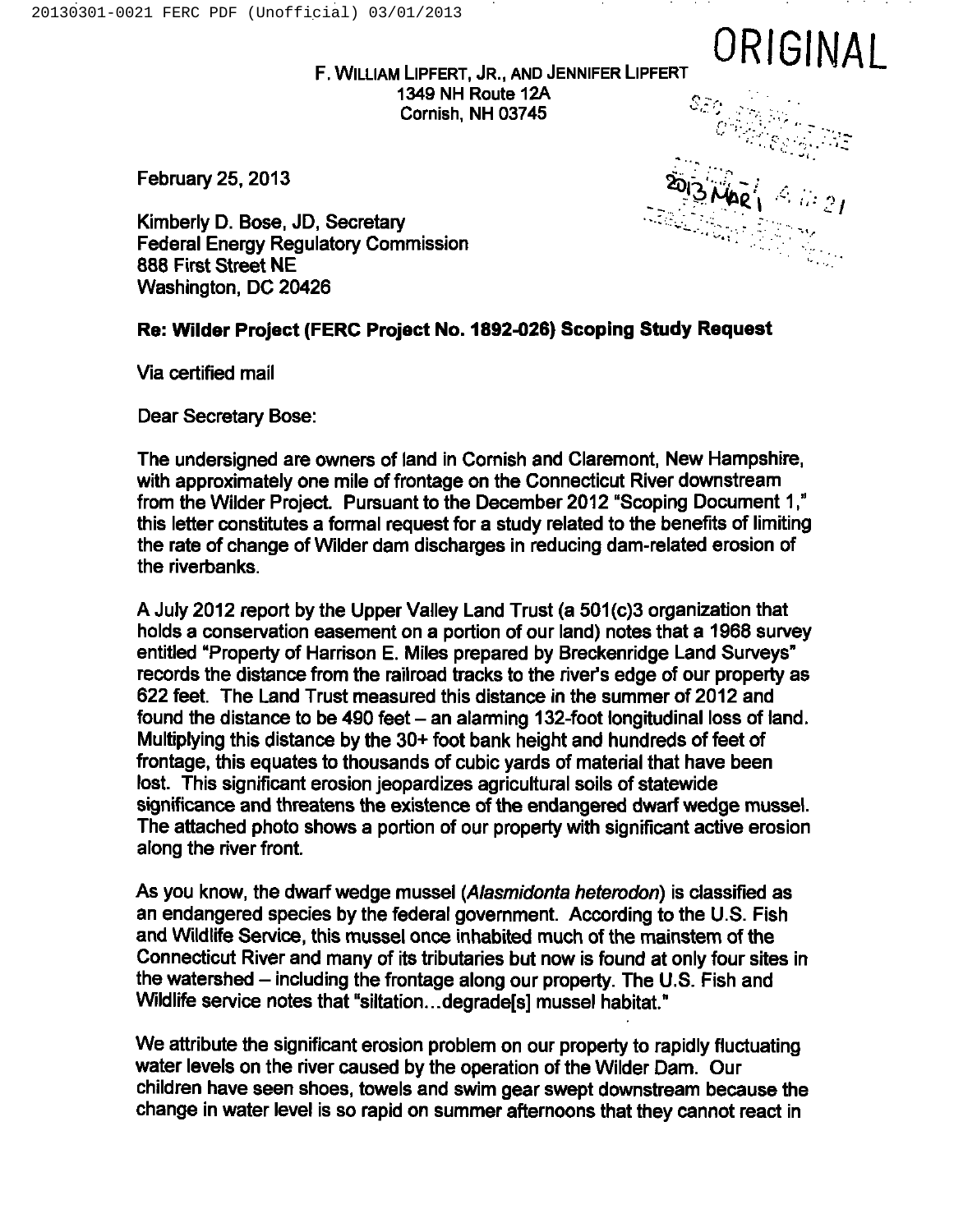time. Wilder Dam operation has caused kayaks to capsize and has resulted in at least one fatality (a local fisherman whose hip waders became flooded due to rapidly rising water level, resulting in drowning).

It is our understanding that flow from the dam can vary from a minimum of 700 cubic feet per second (cfs) to the facility's full hydraulic capacity of 10,700 cfs. This change in flow - a 15-fold increase in water volume - can occur almost instantaneously. Our concern stems not from any particular flow rate but, rather, from the lack of any FERC-imposed or voluntary measures to provide reasonable limitations in rate of change in flow. We suggest that a limitation in rate of change in flow of 5000 cfs per hour (that is, requiring the operator to transition from minimum flow to full hydraulic capacity over two hours when practicable to do so) is a reasonable operating requirement that will enhance safety, reduce erosion and minimize degradation of habitat for endangered species.

In accordance with the December 2012 "Scoping Document 1," we request a comprehensive hydrology and soils study of the benefits of imposing a rate of change limitation in flow of 5000 cfs per hour (or similar value) as a requirement for Wilder Dam relicensing in 2018. We request that the study utilize detailed and site-specific computer simulation models to compare predicted soil erosion with and without such rate of change requirements. We would be pleased to support the effort by providing access to our property for computer simulation model development and calibration. We request that such a study be performed by an independent laboratory (such as the U.S. Army Cold Regions Research and Engineering Laboratory (CRREL)) or research university. We specifically request that such a study not be performed by a consultant engaged by the project applicant due to conflict of interest concerns.

You can reach us at the above address or at 1-603-448-8738 (days) or 1-603-675-9110(evenings) should you have any questions. We look forward to your response.

Very truly yours,

 $Fuh$   $\lambda$   $\pi$   $\hbar$ .  $F.W.$ <br>F. William Lipfert, Jr. ennifert Lipfert

cc: Kenneth Hogan, FERC

Att: 7 paper copies of this letter and supporting documentation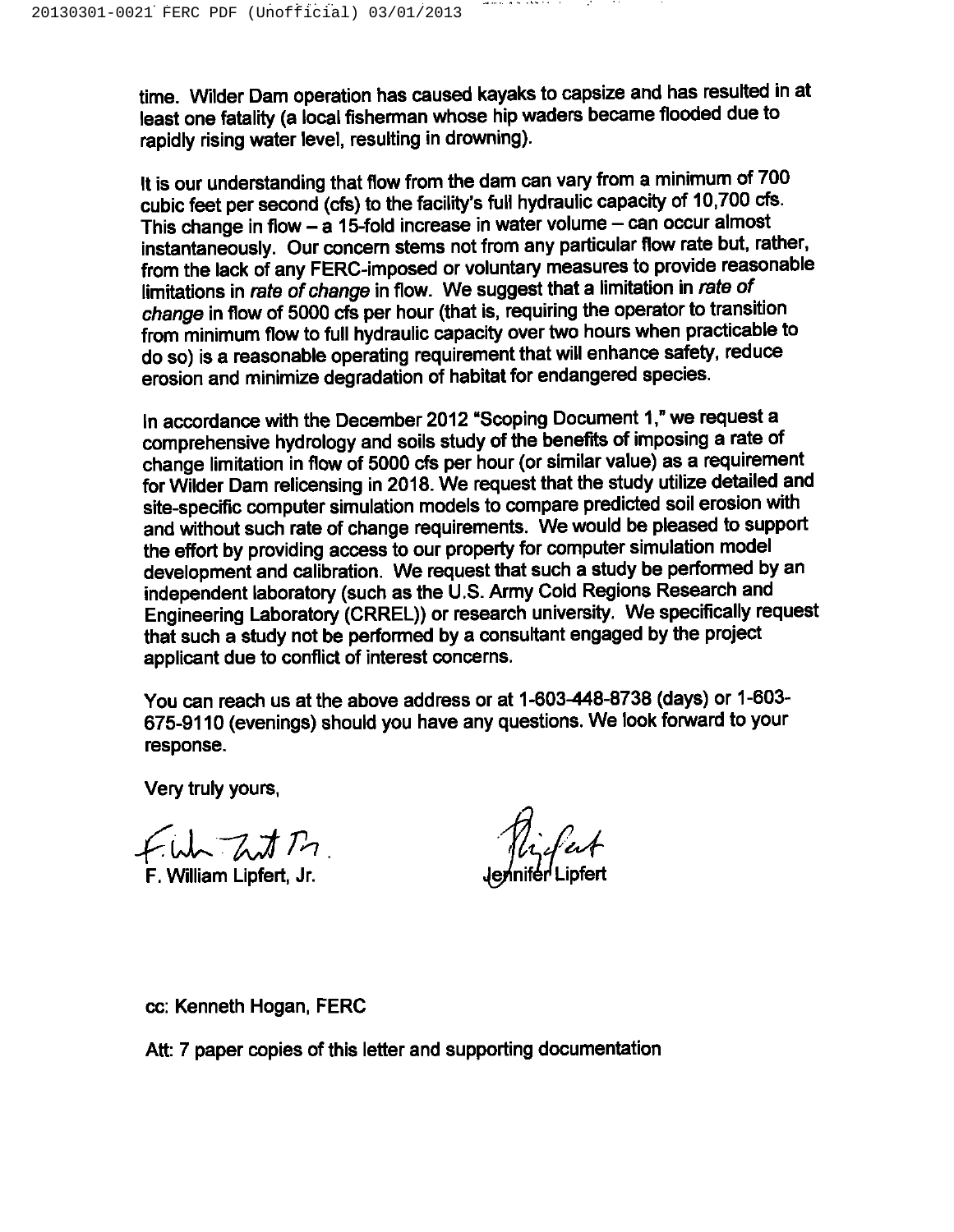